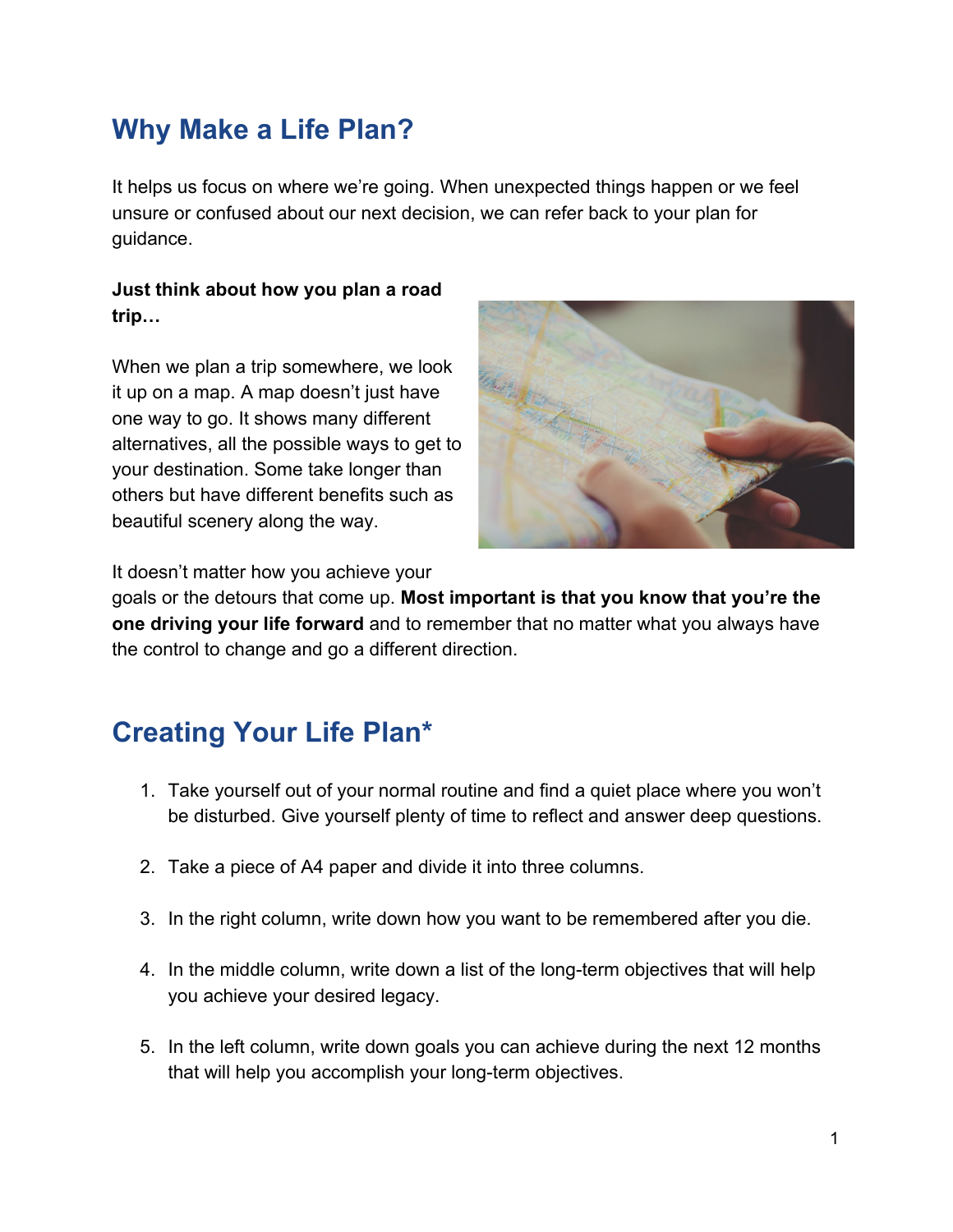Alternate idea:

Create a mind map. Put yourself at the center and draw lines outwards that point to different areas of your life: home, career, relationships, finance, health and whatever other topics you feel are appropriate. Then brainstorm and create a diagram that represents how you want your life to look.

6. If you are having trouble finding goals, these reflection points might help:

- **Identify your values define what qualities matter most to you** (so that you set goals aligned with who you are)
- **What are your signature strengths**? (the things you like doing and are good at)
- **Imagine that you have as much money as you need and are living a comfortable life. What would this most fulfilling life look like**?
- **What would you most like to study, master or research? How can you factor it into your life plan**?
- **What do you need in your life beyond food and shelter to feel satisfied**?
- **What causes are you willing to dedicate your life to**?
- **Identify a peak moment in which you were absolutely at peace with the world – how can you go about experiencing more of those moments**?
- **What needs to happen, and who will you have to become, in order to turn your life plan into reality**?

**\***Adapted from this article: [Life Mapping Will Set You on the Road to Contentment](https://www.telegraph.co.uk/lifestyle/wellbeing/10687542/Life-mapping-will-set-you-on-the-road-to-contentment.html)

## **How to Set Clear Goals**

Goals can be tricky especially big life goals. Avoid having goals that are too vague. *"Vague goals are impossible to achieve"*.